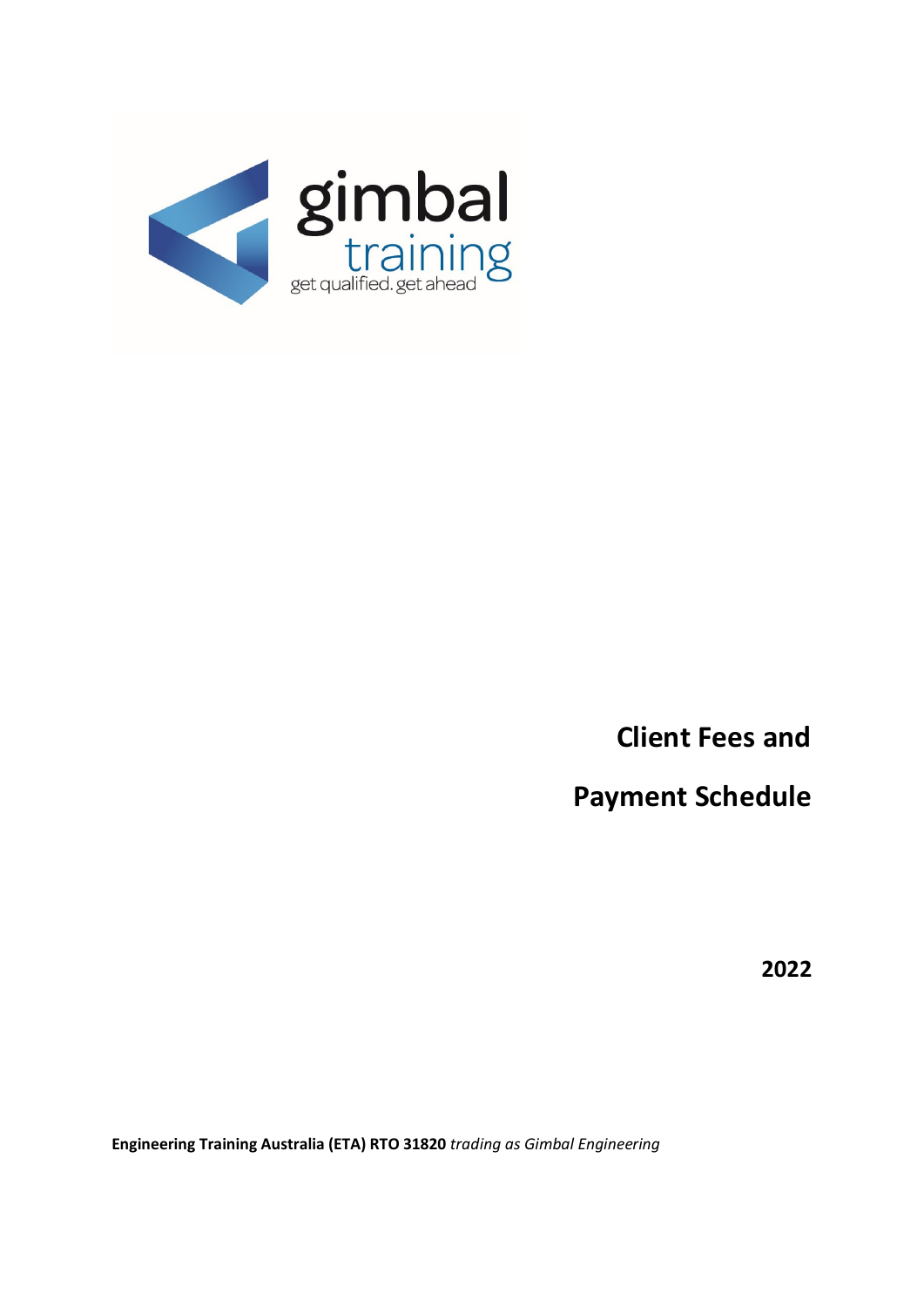## **Client Fees Schedule 2022**

| <b>Engineering</b><br><b>CLIENT FEES<sup>1</sup></b> |                                                                     | <b>NATIONAL</b><br><b>FEE FOR</b><br><b>SERVICE</b><br><b>RPL</b> | <b>STATE FUNDING</b>            |                                                                             |                                                                                             |
|------------------------------------------------------|---------------------------------------------------------------------|-------------------------------------------------------------------|---------------------------------|-----------------------------------------------------------------------------|---------------------------------------------------------------------------------------------|
|                                                      |                                                                     |                                                                   | <b>NSW</b>                      | QLD                                                                         | QLD                                                                                         |
|                                                      |                                                                     |                                                                   | Smart &<br>Skilled <sup>2</sup> | <b>User Choice</b><br>(indicative fee<br>based on<br>nominal<br>hours $)^3$ | <b>DESBT TSAGT</b><br><b>Trade Skills Assessment</b><br>and Gap Training (Qld) <sup>4</sup> |
| MEM30219                                             | Certificate III in Engineering -<br><b>Mechanical Trade</b>         | \$2,950                                                           | \$2,000                         | \$1,600                                                                     | Gap Training Only <sup>5</sup>                                                              |
| MEM30319                                             | Certificate III in Engineering -<br><b>Fabrication Trade</b>        | \$2,950                                                           | \$2,000                         | \$1,600                                                                     | Gap Training Only <sup>6</sup>                                                              |
| MEM31419                                             | Certificate III in Engineering - Fixed<br>and Mobile Plant Mechanic | \$2.950                                                           | N/A                             | N/A                                                                         | N/A                                                                                         |
| MEM40119                                             | Certificate IV in Engineering                                       | \$5,200                                                           | N/A                             | \$2,200                                                                     | N/A                                                                                         |
| MEM40119                                             | Certificate IV in Engineering<br>(MEM30205, MEM30305 holder)        | $$2,250^7$                                                        | \$520                           | \$600                                                                       | Gap Training Only <sup>8</sup>                                                              |

*TSAGT – Trade Skills Assessment and Gap Training (Qld)*

# **CLIENT PAYMENT SCHEDULE – FFS for RPL**

|                  | <b>Enrolment</b> | <b>Gap Training</b>     | <b>Final Payment</b> |
|------------------|------------------|-------------------------|----------------------|
| FFS – Cert III   | \$1,475          | N/A                     | \$1,475              |
| TSAGT - Cert III | N/A              | \$1.60 per nominal hour | N/A                  |
| $FFS - Cert IV$  | \$1,125          | N/A                     | \$1,125              |

# **CLIENT PAYMENT SCHEDULE – TSAGT (DESBT Funded Program)**

|                  | -nrolment | <b>Gap Training</b>     | <b>Final Payment</b> |
|------------------|-----------|-------------------------|----------------------|
| TSAGT - Cert III |           | \$1.60 per nominal hour |                      |

#### **CLIENT PAYMENT SCHEDULE – APPRENTICESHIP TRAINING**

|                                | Fee                     | <b>Notes</b>                                                                                                                                                                                                                                                                                                |  |
|--------------------------------|-------------------------|-------------------------------------------------------------------------------------------------------------------------------------------------------------------------------------------------------------------------------------------------------------------------------------------------------------|--|
| Smart and Skilled -            | \$2,000 Apprentice      | Apprentice/trainees are required to pay the fee over the                                                                                                                                                                                                                                                    |  |
| <b>NSW</b>                     | \$1,000 Trainees        | term of the apprenticeship/traineeship.                                                                                                                                                                                                                                                                     |  |
| User Choice - QLD <sup>9</sup> | \$1.60 per nominal hour | All apprentices are required by DET to contribute towards<br>the cost of their training. The tuition fee is calculated at a set<br>rate per nominal hour for each unit of competency. Total<br>fees will vary according to units selected in the training plan<br>and are payable on commencement of units. |  |

<span id="page-1-1"></span><sup>1</sup> *As per Gimbal Training Fees & Refund Policy more than \$1500 in pre-paid fees will not be collected at any time for any course service*

<span id="page-1-2"></span><sup>2</sup> *Under the NSW Government fee-free apprenticeship initiative, NSW apprentices that commence their training on or after 1 July 2018 may be eligible for fee free training. For more information, go to [vet.nsw.gov.au](https://vet.nsw.gov.au/choosing-vet/fee-free-apprenticeships). For eligible apprentices there will be no requirement to pay the fee. If you are eligible for the Fee Free Apprenticeship Strategy, you or your employer will not be required to pay the fee for your apprenticeship qualification, depending on the relevant industrial award.*

<span id="page-1-3"></span><sup>3</sup> *School-based apprentices are exempt from paying tuition fees under the QLD User Choice program*

<span id="page-1-4"></span><sup>4</sup> *Where the participant falls into one or more of the following categories, they will be charged at 40% of the student contribution fee I. If the participant holds a Health Care concession card issued under Commonwealth law, or is the partner or a dependant of a* 

*person who holds a health care concession card or pensioner concession card, and is named on the card.*

*II. The participant provides an official form under Commonwealth law confirming that the student, his or her partner, or the person of whom the student is a dependant, is entitled to concessions under a health care or pensioner card, and is named on the card*

*III. The participant is an Aboriginal or Torres Strait Islander*

<span id="page-1-5"></span><sup>5</sup> *Participant pays a co-contribution amount of \$1.60 per nominal hour for each unit of competency that is gap trained. NO fee is payable for credit transfers or RPL outcomes*.

<span id="page-1-6"></span><sup>6</sup> *As per footnote 5 above*

<span id="page-1-7"></span><sup>7</sup> *RPL pathway available on achievement of MEM30205 or MEM30305 (or their equivalents)*

<span id="page-1-8"></span><sup>8</sup> *As per footnote 5 above*

<span id="page-1-0"></span><sup>9</sup> *As per footnote 5 above*